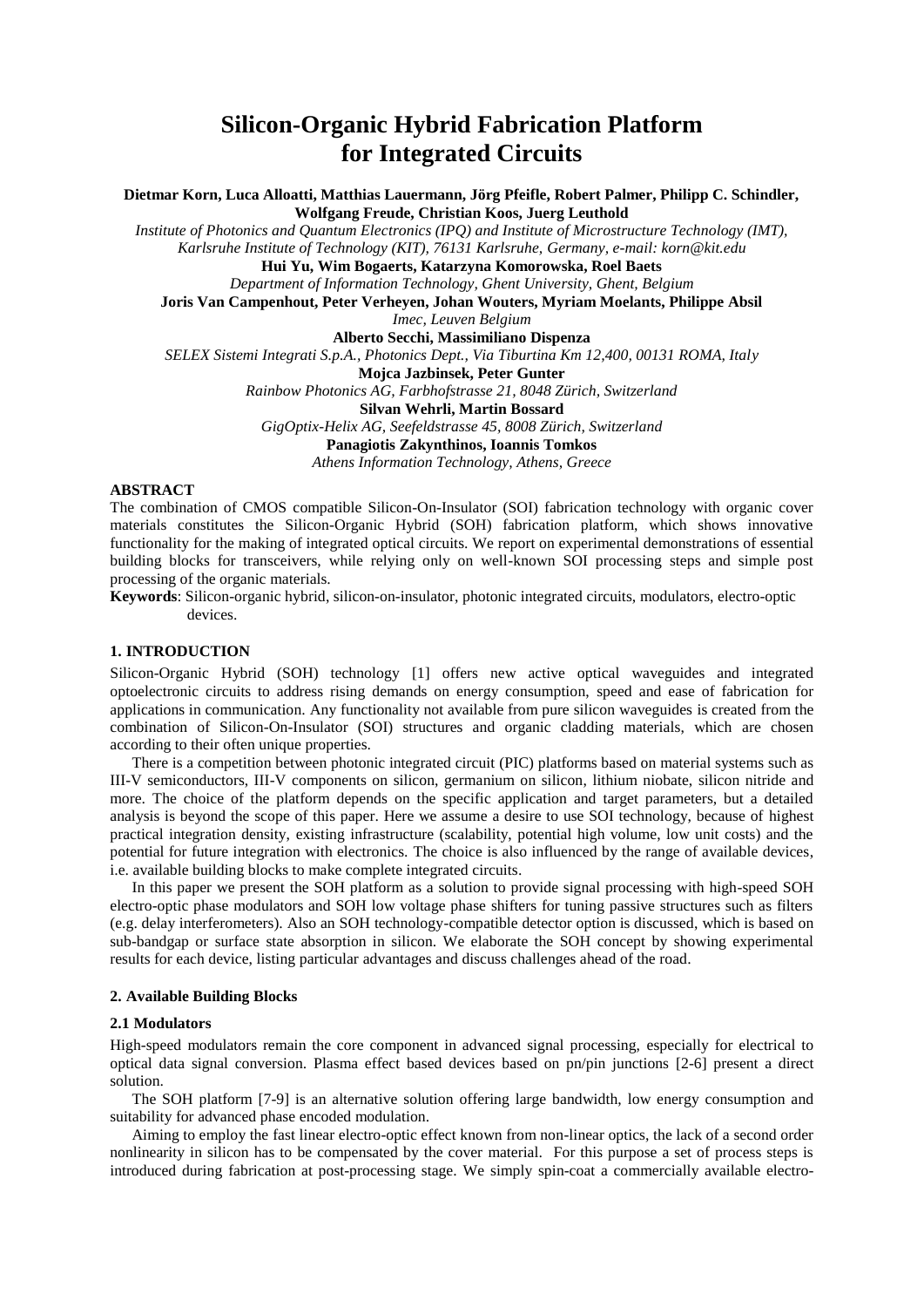optic polymer on SOI chips (produced in a standard CMOS line by 193 nm deep-UV lithography). The nonlinearity is created after spin-coating by aligning the functional molecules in a host polymer matrix by means of a poling procedure. Subsequently any voltage applied over the polymer covering a silicon waveguide not only changes the refractive index of the polymer but also the effective refractive index of this waveguide, but not its absorption.



<span id="page-1-0"></span>*Figure 1. (a) SOH modulator covered with electro-optic polymer (cover layer not shown) based on slot waveguide connected with* 70 nm *high silicon slabs to coplanar waveguide electrodes. Gate voltage on substrate increases conductivity of silicon slabs, similar to a channel in a field effect transistor. Sending* 42.7 Gbit/s *phase-modulated data with on-off keying employing the transmitter (a) allows to obtain Bit-Error-Ratio (BER) measurements as low as* 2.6E-10 *with a delay interferometer (DI) and BER-tester (BERT) in the receiver (b).*

We choose a particular waveguide geometry which maximises the overlap (and hence the desired effect) between the optical mode and the active material: Two silicon strips (220 nm height) separated by a slot guide light polarized in parallel to the substrate to a large part in the polymer, because of the high refractive index step of the materials involved. 70 nm high silicon slabs connect the coplanar waveguide electrodes (AlCu alloy) with the slot waveguide, as shown in [Figure 1\(](#page-1-0)a). Here, in a proof-of-principle demonstration, the slot width is 160 nm, the active device length is 1.7 mm resulting in a phase shift of  $V<sub>\pi</sub>L = 9$  Vmm at DC. Contacting with pico-probes which feed PRBS  $(2^{31}$ -1) data at 42.7 Gbit/s (driven with 4 V RF voltage swing) and applying an off-chip 50 Ohm termination a data transmission at 1550 nm with Bit-Error-Ratio (BER) of 2.6E-12 is achieved [\[10\]](#page-3-3). At the same time a voltage is applied to the silicon substrate to increase the conductivity of the silicon slabs, similar to creating a conductive channel in a field effect transistor.

The SOH modulator has the advantage of simplifying the on-chip RF signal termination, as there are no bias voltages applied which otherwise would be short-circuited at the on-chip ohmic resistance or require more RF components. Furthermore the pure electro-optic phase shift and virtual absence of amplitude modulation predestine SOH modulators for more advanced modulation formats, whereas plasma effect based modulators by nature will show a change in amplitude to a certain extend. Plasma-effect based modulators face the fabrication challenge to reliably obtain p and n implantations close to each other and exactly at the right position. The SOH approach avoids these demanding doping resolution constraints.

The choice of cover material is open and any material having a large second order non-linearity can be considered. We hence pursue the SOI functionalization with organic electro-optic single crystals [\[11\]](#page-3-4) grown epitaxially. The crystal orientation is fixed during growth, which makes this cover layer ready for use right after growth and potentially more stable than polymers when choosing appropriate crystalline materials.

#### **2.2 Phase shifters for adjusting passive SOI structures**



<span id="page-1-1"></span>*Figure 2. Slow but highly efficient phase shifter based on orienting nematic liquid crystals, i.e. aligning birefringent molecules. Diagram shows the obtained phase shift from an SOH slot structure with silicon slabs as in [Figure 1\(](#page-1-0)a) (without gate voltage) when covered with nematic liquid crystals and measured in external Mach-Zehnder setup. Black curve depicts the phase shift caused by the applied, slowly varying voltage shown red. Resulting excess loss is depicted in blue.*

Some signal processing can be done optically with passive silicon structures instead of using energy to perform it in the electrical domain. Especially filter structures based on Delay Interferometers (DI) and Arrayed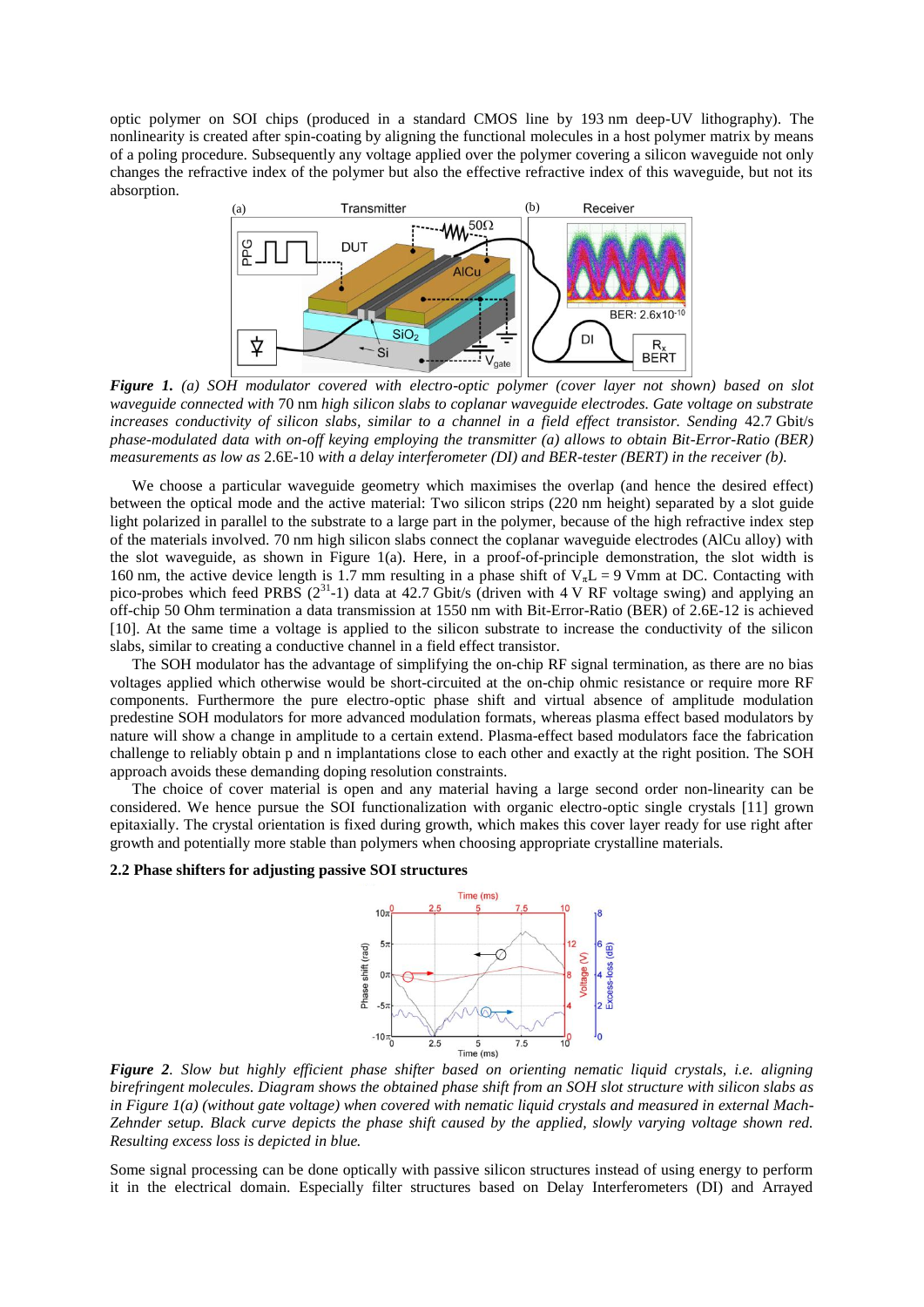Waveguide Gratings (AWG) or switches are easy to produce, as well as circuits for an optical Fourier transform, which is useful for orthogonal frequency division multiplexing (OFDM). However, often active phase control is unavoidable and frequently done with heaters. Instead of applying a constant current, providing just an electrical potential is more energy efficient. Nematic Liquid Crystals (LC) are bi-refringent and can be aligned with an electrical field. When used as a cladding on a silicon waveguide they can provide a much stronger, slower phase shift compared to the electro-optic materials described before [\[12\]](#page-3-5). This allows for shorter devices, and when measuring LCs (see [Figure 2\)](#page-1-1) in the very same structure as the SOH modulator explained above a better  $V_{\pi}L = 0.085$  Vmm.

## **2.3 Detectors**

Using silicon for waveguiding infrared light implies that using the very same material for detection is challenging [\[13\]](#page-3-6). Sub-band gap detection by means of deliberately created defects from silicon implantation [\[14\]](#page-3-7) or relying on surface states [\[15\]](#page-3-8) presents a solution. Another option is again introducing a material with the desired properties as done with germanium [\[16\]](#page-3-9) or using polycrystalline silicon [\[17\]](#page-3-10). An organic material for high-speed detection at IR wavelengths remains to be found. In search of an option using processes already employed in the SOH platform we consider the following alternative in a proof-of-principle:



<span id="page-2-0"></span>*Figure 3 Modulation and detection of sub-band gap light with the same pin-silicon diode fabricated in an SOH platform compatible process. Characterization of pin-silicon diode around 1550 nm by data transmission of a PRBS (2<sup>7</sup> -1) using NRZ OOK. (a) BER and open eye diagrams for modulation with diode on SOI chip (reverse biased at 5.7 V) using commercial receiver. (b) BER and open eye diagrams for detection with the very same diode (reverse biased at 7.1 V) of optical signal (generated with LN modulator) using an electronic amplifier.*

As ion implantation is essential in any case for the SOH modulator a p dopant can easily be added. Using a ridge waveguide with p doping on one side and n doping on the other side constitutes a pin diode, i.e. an SOI modulator based on carrier depletion can be fabricated [\[18\]](#page-3-11). In [Figure 3\(](#page-2-0)a) the resulting capability of transmitting a Pseudo Random Bit Sequence (PRBS) of length  $2<sup>7</sup>$ -1 at 35 Gbit/s is demonstrated. Not only is this modulator allowing for an extension of application range (note that this modulator cannot compete with the SOH modulator in terms of bandwidth and can only be implemented at the expense of high spatial implantation accuracy, but nevertheless without additional process complexity), but also it turns out that the very same device can be used for detection.

Instead of applying an RF voltage and reverse bias to modulate incoming cw light, PRBS amplitude modulated light is send into the reverse biased device (near break-down voltage) and the resulting, received RF signal is amplified and tested for bit errors. In [Figure 3\(](#page-2-0)b), the resulting Bit-Error-Ratio (BER) is plotted in dependence of average optical input power. The latter quantity needs to be reduced further for most applications.

#### **3. FROM BUILDING BLOCKS TO A PHOTONIC INTEGRATED CIRCUIT**

To unite the building blocks on one chip to make a packaged unit, the tremendous range of choice for cover materials is best addressed by using a standard and flexible approach for packaging. Grating couplers are and active alignment of fibers is used for pigtailing to the off-chip light source and other optical in- and outputs. Electrical lines and waveguides are bonded to an alumina based mount.

#### **4. CONCLUSIONS**

To establish the Silicon-Organic Hybrid (SOH) fabrication platform proof-of-principle experiments have been performed for signal processing (modulation, phase shifters) and detection. We present a demonstration for each one of them and point out the peculiarities of the SOH concept in positive as in negative respects. The SOH platform can be considered versatile and disruptive because of the unlimited choice of organic cover materials.